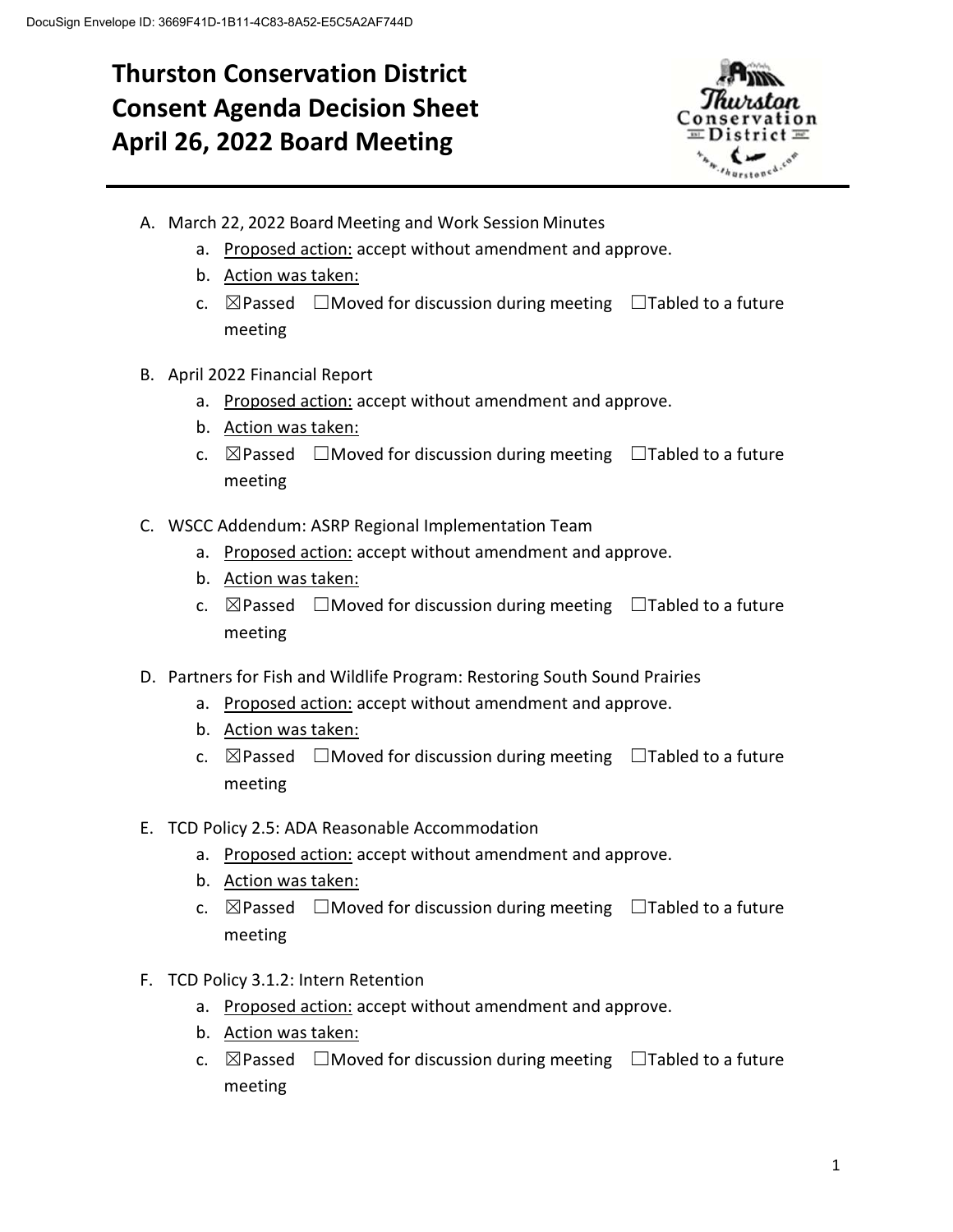## ADOPTED BY THE BOARD OF THE THURSTON CONSERVATION DISTRICT, WASHINGTON ON APRIL 26, 2022, AND EFFECTIVE IMMEDIATELY SIGNED:

DocuSigned by: TJ Johnson - 19178BB97FD9411..

DocuSigned by:

Helen Wheatley -6684B5D68017447..

TJ Johnson, Board Chair **Helen Wheatley, Vice-Chair** Helen Wheatley, Vice-Chair

-DocuSigned by:

-DocuSigned by: David lyall

]<br>- 5724DF4C1E20488..

-75AB08596B60432...

Doug Rushton, Board Member David Iyall, Board Auditor

DocuSigned by: Betsie Delvrede -699F072D20EE425.

Betsie DeWreede, Board Member

ATTEST:

DocuSigned by:  $\frac{1}{2}$ 

Sarah Moorehead, Executive Director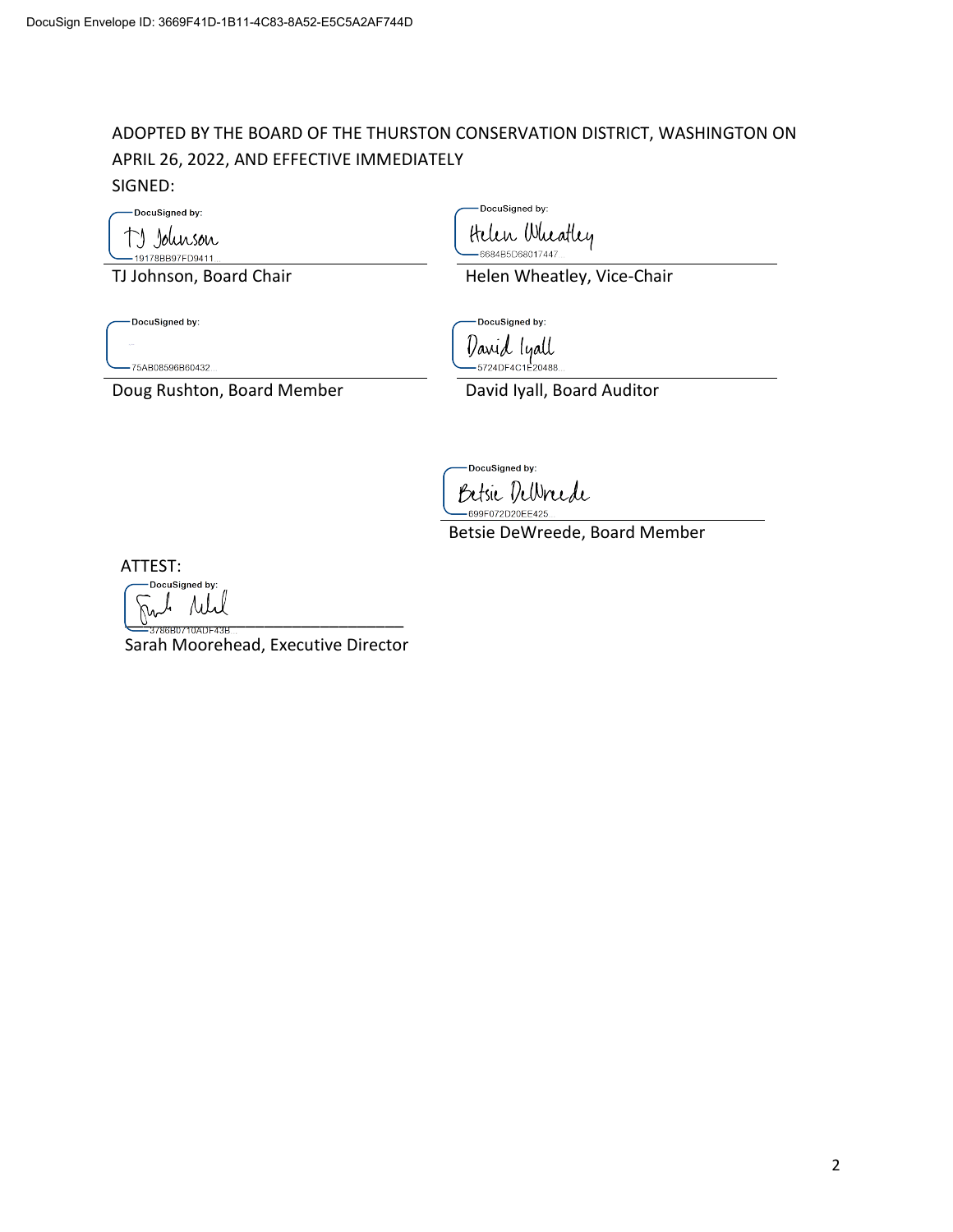# DocuSian

#### **Certificate Of Completion**

**Record Tracking** Status: Original

Betsie DeWreede

(None)

David Iyall

(None)

4/29/2022 3:07:42 PM

betsie.dewreede@thurstoncd.com

Not Offered via DocuSign

David.Iyall@ThurstonCD.com

Security Level: Email, Account Authentication

**Electronic Record and Signature Disclosure:** 

Security Level: Email, Account Authentication

Time Zone: (UTC-08:00) Pacific Time (US & Canada)

Envelope Id: 21260AB8A0414776B336991549B60EA8 Status: Sent Subject: Please DocuSign: 3\_ 04-26-22 BM Consent Agenda.pdf, 03-22-22 BM Minutes v.2.pdf Source Envelope: Document Pages: 8 Signatures: 7 Signatures: 7 Envelope Originator: Certificate Pages: 5 Initials: 0 Leah Kellogg AutoNav: Enabled EnvelopeId Stamping: Enabled

2918 Ferguson St SW Suite A A Tumwater, WA 98512-6187 TCDadmin@thurstoncd.com IP Address: 50.197.93.149

Location: DocuSign

#### **Signer Events Signature Timestamp**

Sent: 5/2/2022 9:36:25 AM Resent: 5/3/2022 1:19:38 PM Resent: 5/16/2022 12:04:35 PM

Viewed: 5/3/2022 2:50:47 PM

Sent: 5/2/2022 9:36:25 AM Resent: 5/3/2022 1:19:38 PM Signed: 5/3/2022 2:51:03 PM

**Electronic Record and Signature Disclosure:**  Accepted: 5/3/2022 2:50:47 PM

ID: 62cf01a8-15ca-470a-8bc1-6327aeb2a1e0

Doug Rushton

Doug.Rushton@ThurstonCD.com

Security Level: Email, Account Authentication (None)

DocuSigned by:

75AB08596B60432

Signature Adoption: Uploaded Signature Image Signed by link sent to Doug.Rushton@ThurstonCD.com Using IP Address: 65.101.141.7

Sent: 5/2/2022 9:36:26 AM Resent: 5/3/2022 1:19:38 PM Viewed: 5/4/2022 11:24:51 AM Signed: 5/4/2022 11:58:40 AM

**Electronic Record and Signature Disclosure:**  Accepted: 5/4/2022 11:24:51 AM

ID: 9db0257d-34c8-4a6d-b012-97fd8e899282

Helen Wheatley

helen.wheatley@thurstoncd.com Security Level: Email, Account Authentication (None)

DocuSianed by: Helen Wheatley 6684B5D68017447.

Signature Adoption: Pre-selected Style Signed by link sent to helen.wheatley@thurstoncd.com Using IP Address: 73.225.41.153

Sent: 5/2/2022 9:36:26 AM Resent: 5/3/2022 1:19:39 PM Resent: 5/16/2022 12:04:35 PM Viewed: 5/16/2022 2:23:52 PM Signed: 5/16/2022 2:24:16 PM

**Electronic Record and Signature Disclosure:** 



Holder: Leah Kellogg

TCDadmin@thurstoncd.com

Signature Adoption: Pre-selected Style

Using IP Address: 74.85.94.66

Signed by link sent to David.Iyall@ThurstonCD.com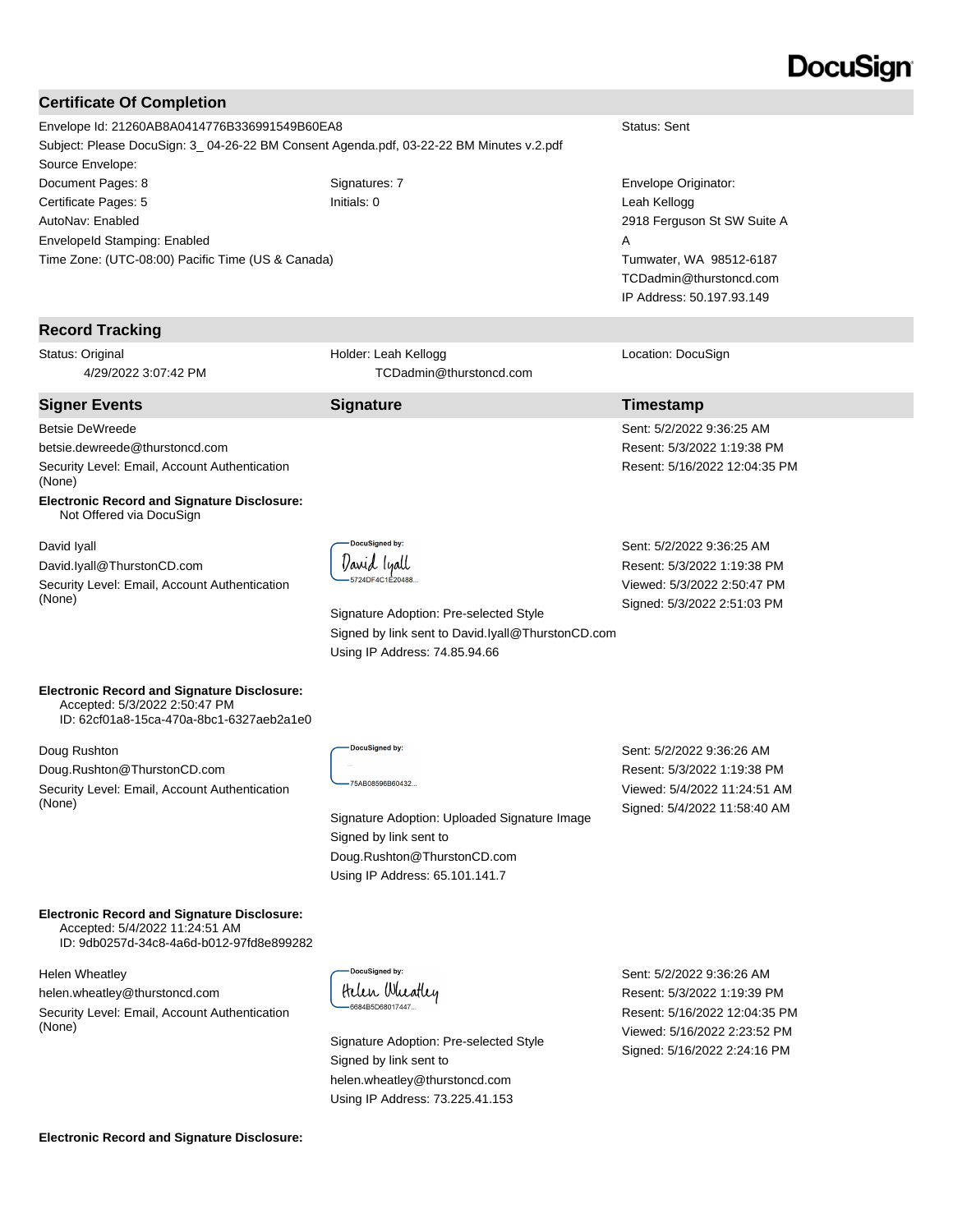| <b>Signer Events</b>                                                                                                                                                          | <b>Signature</b>                                                                                                                                                                                | Timestamp                                                                               |
|-------------------------------------------------------------------------------------------------------------------------------------------------------------------------------|-------------------------------------------------------------------------------------------------------------------------------------------------------------------------------------------------|-----------------------------------------------------------------------------------------|
| Accepted: 5/16/2022 2:23:52 PM<br>ID: af695312-26d4-4be7-83e6-047b90ba61e7                                                                                                    |                                                                                                                                                                                                 |                                                                                         |
| Sarah Moorehead<br>smoorehead@thurstoncd.com<br><b>Executive Director</b><br><b>Thurston Conservation District</b><br>Security Level: Email, Account Authentication<br>(None) | <b>DocuSigned by:</b><br>3786B0710ADF43B<br>Signature Adoption: Drawn on Device<br>Signed by link sent to smoorehead@thurstoncd.com<br>Using IP Address: 174.210.162.159<br>Signed using mobile | Sent: 5/2/2022 9:36:26 AM<br>Viewed: 5/6/2022 9:26:46 AM<br>Signed: 5/6/2022 9:27:02 AM |
| <b>Electronic Record and Signature Disclosure:</b><br>Accepted: 5/6/2022 9:26:46 AM<br>ID: 069e5602-d76d-448b-834c-3617d92af2ba                                               |                                                                                                                                                                                                 |                                                                                         |
| TJ Johnson<br>olyurbanagrarian@gmail.com<br>Chair, Board of Supervisors<br>Security Level: Email, Account Authentication<br>(None)                                            | <b>DocuSianed by:</b><br>19178BB97FD9411.<br>Signature Adoption: Pre-selected Style<br>Signed by link sent to olyurbanagrarian@gmail.com<br>Using IP Address: 73.109.169.93                     | Sent: 5/2/2022 9:36:27 AM<br>Viewed: 5/5/2022 1:55:07 PM<br>Signed: 5/5/2022 1:55:22 PM |

**Electronic Record and Signature Disclosure:** 

 Accepted: 5/5/2022 1:55:07 PM ID: bce72707-b462-4494-a4fa-ee68c52d2e03

| In Person Signer Events             | <b>Signature</b> | Timestamp |
|-------------------------------------|------------------|-----------|
| <b>Editor Delivery Events</b>       | <b>Status</b>    | Timestamp |
| <b>Agent Delivery Events</b>        | <b>Status</b>    | Timestamp |
| <b>Intermediary Delivery Events</b> | <b>Status</b>    | Timestamp |

| <b>Intermediary Delivery Events</b>                                           | <b>Status</b>                                                   | Timestamp                                                         |
|-------------------------------------------------------------------------------|-----------------------------------------------------------------|-------------------------------------------------------------------|
| <b>Certified Delivery Events</b>                                              | <b>Status</b>                                                   | Timestamp                                                         |
| <b>Carbon Copy Events</b>                                                     | <b>Status</b>                                                   | Timestamp                                                         |
| <b>Witness Events</b>                                                         | <b>Signature</b>                                                | Timestamp                                                         |
| <b>Notary Events</b>                                                          | <b>Signature</b>                                                | Timestamp                                                         |
|                                                                               |                                                                 |                                                                   |
| <b>Envelope Summary Events</b>                                                | <b>Status</b>                                                   | <b>Timestamps</b>                                                 |
| <b>Envelope Sent</b><br><b>Certified Delivered</b><br><b>Signing Complete</b> | Hashed/Encrypted<br>Security Checked<br><b>Security Checked</b> | 5/2/2022 9:36:27 AM<br>5/5/2022 1:55:07 PM<br>5/5/2022 1:55:22 PM |

**Electronic Record and Signature Disclosure**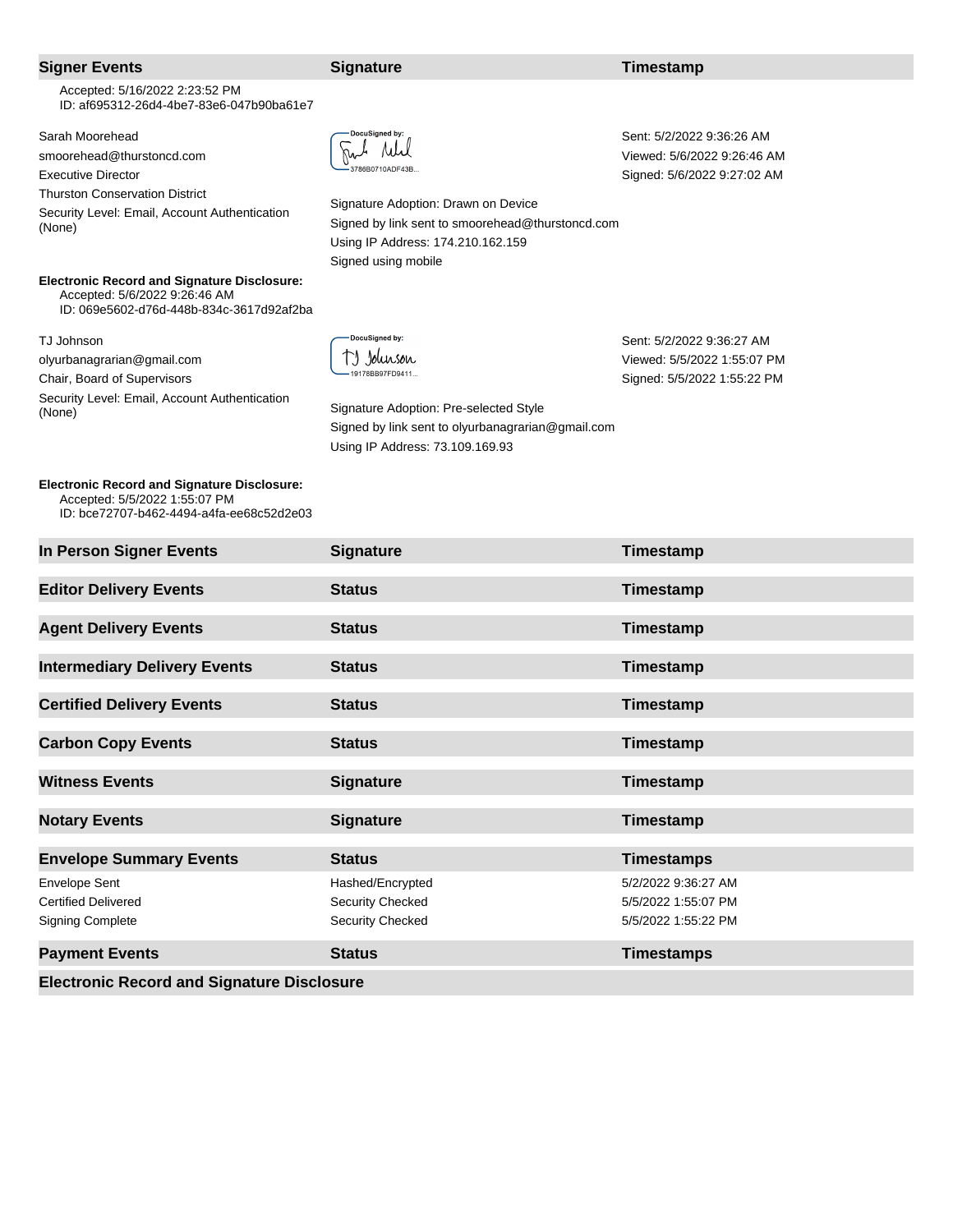# **DocuSign**

#### **Certificate Of Completion**

Envelope Id: 3669F41D1B114C838A52E5C5A2AF744D Status: Completed Subject: Please DocuSign: 3\_\_04-26-22\_BM\_Consent\_Agenda.pdf Source Envelope: Document Pages: 2 Signatures: 1 Signatures: 1 Envelope Originator: Certificate Pages: 4 Initials: 0 Leah Kellogg AutoNav: Enabled EnvelopeId Stamping: Enabled Time Zone: (UTC-08:00) Pacific Time (US & Canada)

#### **Record Tracking**

Status: Original 5/23/2022 10:40:23 AM

#### **Signer Events Signature Construction Construction Construction Construction Construction Construction Construction Construction Construction Construction Construction Construction Construction Construction Constructio**

Betsie DeWreede betsie.dewreede@thurstoncd.com Security Level: Email, Account Authentication (None)

Holder: Leah Kellogg TCDadmin@thurstoncd.com

DocuSianed by:

Betsie Dellmede 699F072D20EE425...

Signature Adoption: Pre-selected Style Signed by link sent to betsie.dewreede@thurstoncd.com Using IP Address: 97.126.127.13

2918 Ferguson St SW Suite A A Tumwater, WA 98512-6187 TCDadmin@thurstoncd.com IP Address: 50.197.93.149

Location: DocuSign

Sent: 5/23/2022 10:41:20 AM Viewed: 5/24/2022 6:09:30 PM Signed: 5/24/2022 6:09:41 PM

| <b>Electronic Record and Signature Disclosure:</b> |
|----------------------------------------------------|
| Accepted: 5/24/2022 6:09:30 PM                     |
| ID: 16ddf450-1950-4e6d-aade-4f5e4e14f787           |

| In Person Signer Events                                                             | <b>Signature</b>                                                             | <b>Timestamp</b>                                                                              |  |
|-------------------------------------------------------------------------------------|------------------------------------------------------------------------------|-----------------------------------------------------------------------------------------------|--|
| <b>Editor Delivery Events</b>                                                       | <b>Status</b>                                                                | Timestamp                                                                                     |  |
| <b>Agent Delivery Events</b>                                                        | <b>Status</b>                                                                | Timestamp                                                                                     |  |
| <b>Intermediary Delivery Events</b>                                                 | <b>Status</b>                                                                | Timestamp                                                                                     |  |
| <b>Certified Delivery Events</b>                                                    | <b>Status</b>                                                                | Timestamp                                                                                     |  |
| <b>Carbon Copy Events</b>                                                           | <b>Status</b>                                                                | Timestamp                                                                                     |  |
| <b>Witness Events</b>                                                               | <b>Signature</b>                                                             | Timestamp                                                                                     |  |
| <b>Notary Events</b>                                                                | <b>Signature</b>                                                             | Timestamp                                                                                     |  |
| <b>Envelope Summary Events</b>                                                      | <b>Status</b>                                                                | <b>Timestamps</b>                                                                             |  |
| Envelope Sent<br><b>Certified Delivered</b><br><b>Signing Complete</b><br>Completed | Hashed/Encrypted<br>Security Checked<br>Security Checked<br>Security Checked | 5/23/2022 10:41:20 AM<br>5/24/2022 6:09:30 PM<br>5/24/2022 6:09:41 PM<br>5/24/2022 6:09:41 PM |  |
| <b>Payment Events</b>                                                               | <b>Status</b>                                                                | <b>Timestamps</b>                                                                             |  |
| <b>Electronic Record and Signature Disclosure</b>                                   |                                                                              |                                                                                               |  |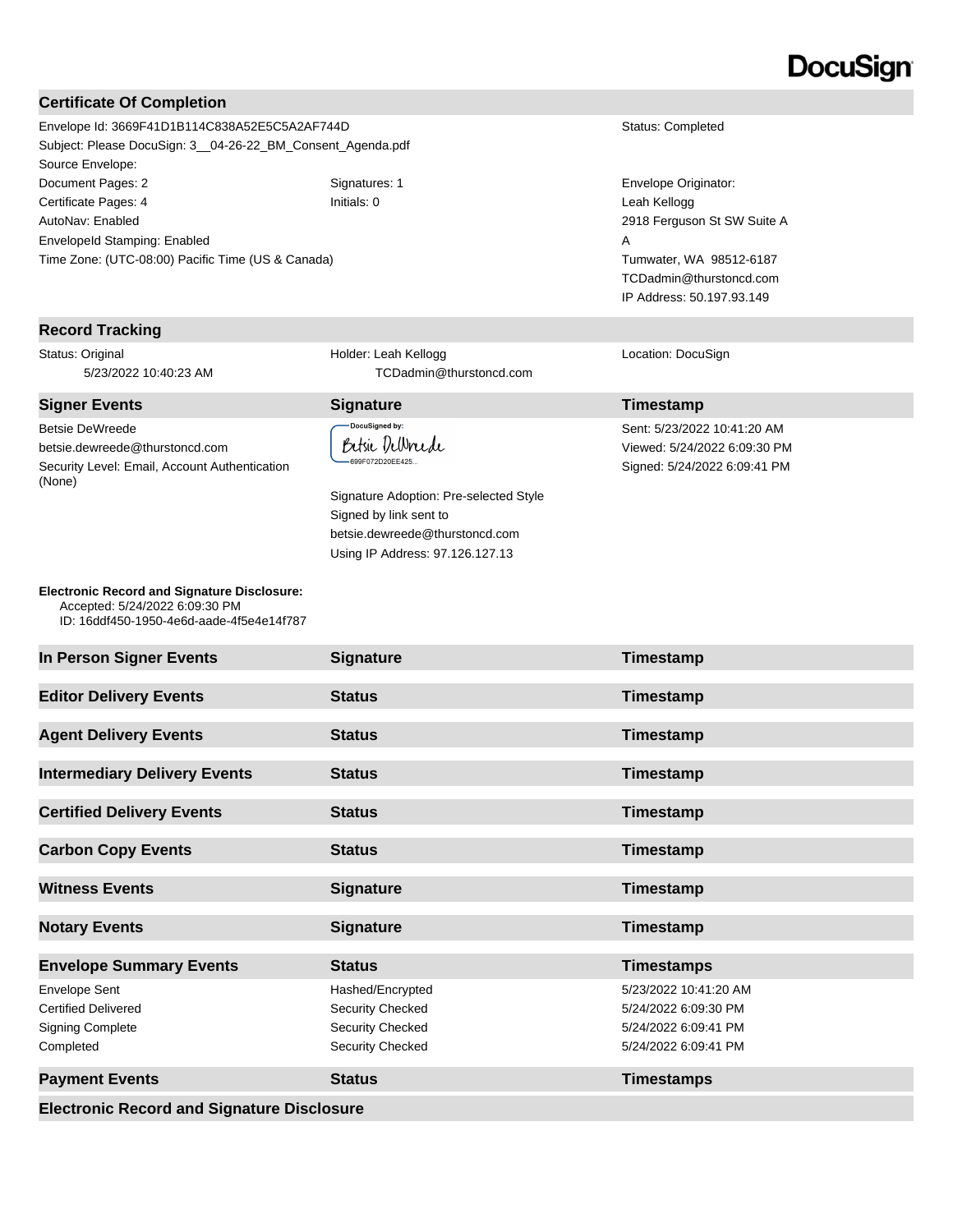## **Thurston Conservation District Board of Supervisors**

## **Work Session Minutes**

April 26, 2022 Virtual Zoom Meeting Time: 5:30 pm – 6:23 pm Originally Scheduled: 5:30 pm – 6:20 pm

## **Present at Meeting:**

TJ Johnson, TCD Board Chair Helen Wheatley, TCD Vice-Chair Betsie DeWreede, TCD Board Supervisor David Iyall, TCD Board Supervisor Doug Rushton, TCD Board Supervisor Sarah Moorehead, TCD Executive Director Cons tion EL District EL thurstoned.com

Leah Kellogg, TCD Staff Margaret Kreder, Puget Sound Stewardship Foresters Mark Mead, Puget Sound Stewardship Foresters

| 1          |                     | 1. Topic List Review, All                                                               |
|------------|---------------------|-----------------------------------------------------------------------------------------|
| 2          |                     | 2. Staff Presentation: Fostering our Forests in Thurston County, Margaret Kreder & Mark |
| 3          |                     | Mead, Stewardship Foresters                                                             |
| 4          |                     | 3. Minutes Review & Revision, All                                                       |
| 5          |                     | a. March 22, 2022 Board Work Session & Meeting Minutes                                  |
| 6          |                     | 4. Review Conservation and Education Center RFP, All                                    |
|            |                     | 5. Policy Updates:                                                                      |
| 8          |                     | a. TCD Policy 2.5: ADA Reasonable Accommodation                                         |
| 9          |                     | b. TCD Policy 3.1.2: District Internship                                                |
| 10         |                     | 6. Covid-19 Health Update, Sarah Moorehead                                              |
| 11         |                     | 7. Important Updates & Announcements                                                    |
| 12         |                     | a. Board of Supervisors, All                                                            |
| 13         |                     | b. Executive Director, Sarah Moorehead                                                  |
| $1\Lambda$ | <b>Docpoctfully</b> |                                                                                         |

14 Respectfully,

DocuSigned by: ") Johnson X

TJ Johnson TCD Board of Supervisors Chair

15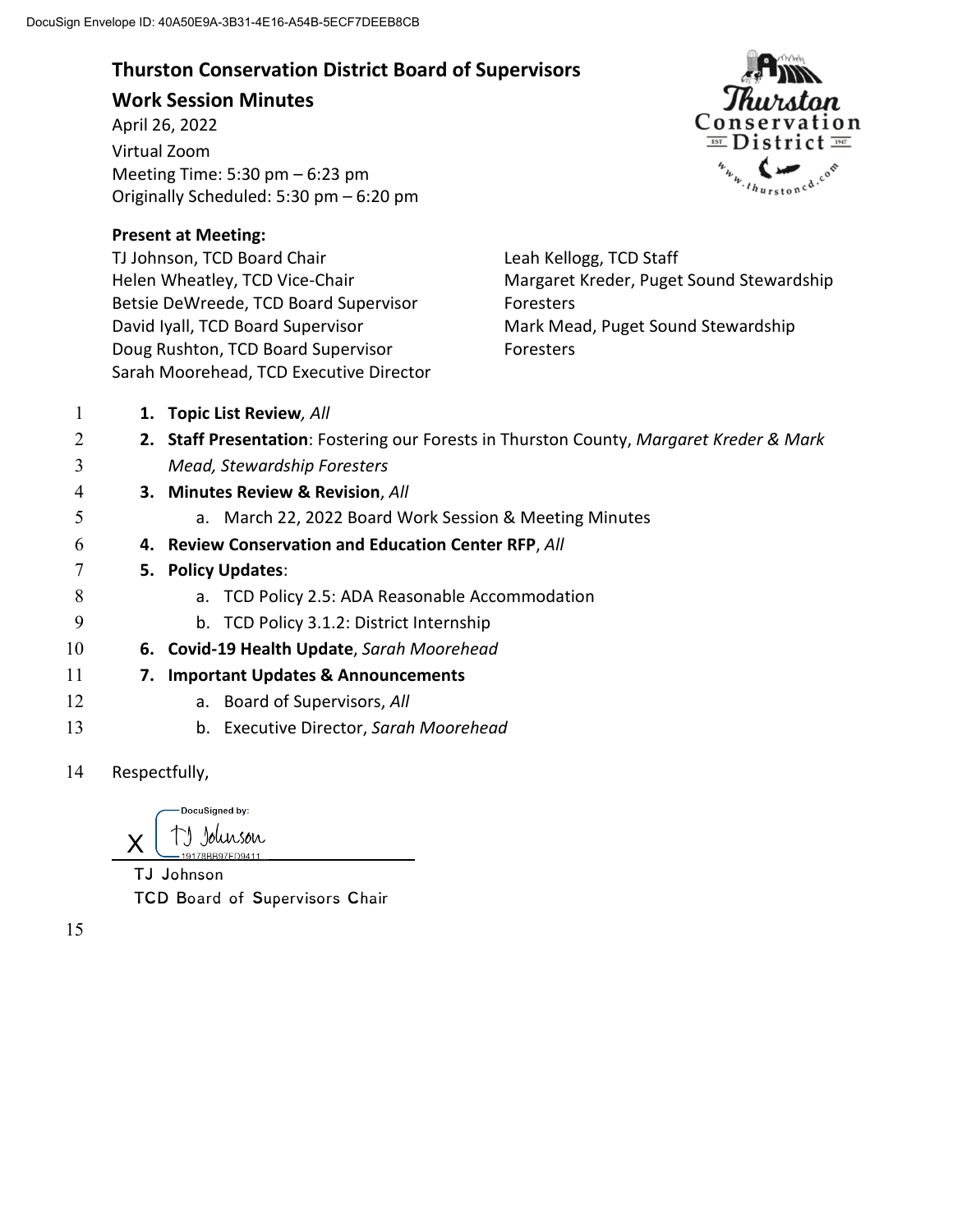**Thurston Conservation District Board of Supervisors Regular Board Meeting Minutes** April 26, 2022 Virtual Zoom Meeting Time: 6:30 pm – 7:15 pm Originally Scheduled: 6:30 pm – 7:25 pm

### **Present at Meeting:**

TJ Johnson, TCD Board Chair Helen Wheatley, TCD Vice-Chair Betsie DeWreede, TCD Board Supervisor David Iyall, TCD Board Supervisor Doug Rushton, TCD Board Supervisor Ben Cushman, TCD Legal Counsel



Sarah Moorehead, TCD Executive Director Leah Kellogg, TCD Staff Alena Reynolds, Department of Ecology (DOE) Jean Fike, Washington State Conservation Commission (WSCC)

## **Summary of Action Items**

| 16 |           | ACTION ITEM: Staff will add the WSCC's Conservation Districts 2023 Legislative Session |
|----|-----------|----------------------------------------------------------------------------------------|
| 17 |           | Priorities Survey for discussion at the May 24, 2022 Work Session.                     |
| 18 | $\bullet$ | ACTION ITEM: The Board has requested staff to research climate-friendly banking        |
| 19 |           | options, to be discussed at the May 24, 2022 Work Session.                             |
| 20 |           | <b>Summary of Motions Passed</b>                                                       |
| 21 | $\bullet$ | Supervisor DeWreede moved to adopt the revised Agenda. Supervisor Wheatley             |
| 22 |           | seconded. Motion passed unanimously, (5-0).                                            |
| 23 | $\bullet$ | Supervisor DeWreede moved to approve the Consent Agenda, with a correction to the      |
| 24 |           | March 22, 2022 Board Work Session and Meeting Minutes and a minor language             |
| 25 |           | change to the TCD Policy 2.5: ADA Reasonable Accommodation. Supervisor Rushton         |
| 26 |           | seconded. Motion passed, unanimously (5-0).                                            |
| 27 | $\bullet$ | Supervisor Rushton moved to Ratify the TCD Resolution # 2022-02 Authorizing Use of     |
| 28 |           | Cash Operating Reserve Fund. Supervisor Iyall seconded. Motion passed unanimously,     |
| 29 |           | (5-0).                                                                                 |
| 30 |           | Supervisor Iyall moved to adjourn. Supervisor Wheatley seconded. Motion passed         |
| 31 |           | unanimously, (5-0).                                                                    |

## **Full Version of the Minutes**

## 32 **Welcome & Introductions**

33 At 6:30 pm, TCD Board Chair TJ Johnson called April 26, 2022 Regular Board Meeting to order

34 via Zoom online forum. TCD Board and Staff were introduced by the Board Chair. For each vote,

35 TCD Board Chair Johnson called out Supervisors by name. He announced the meeting was being

36 video recorded.

## 37 **Agenda Review**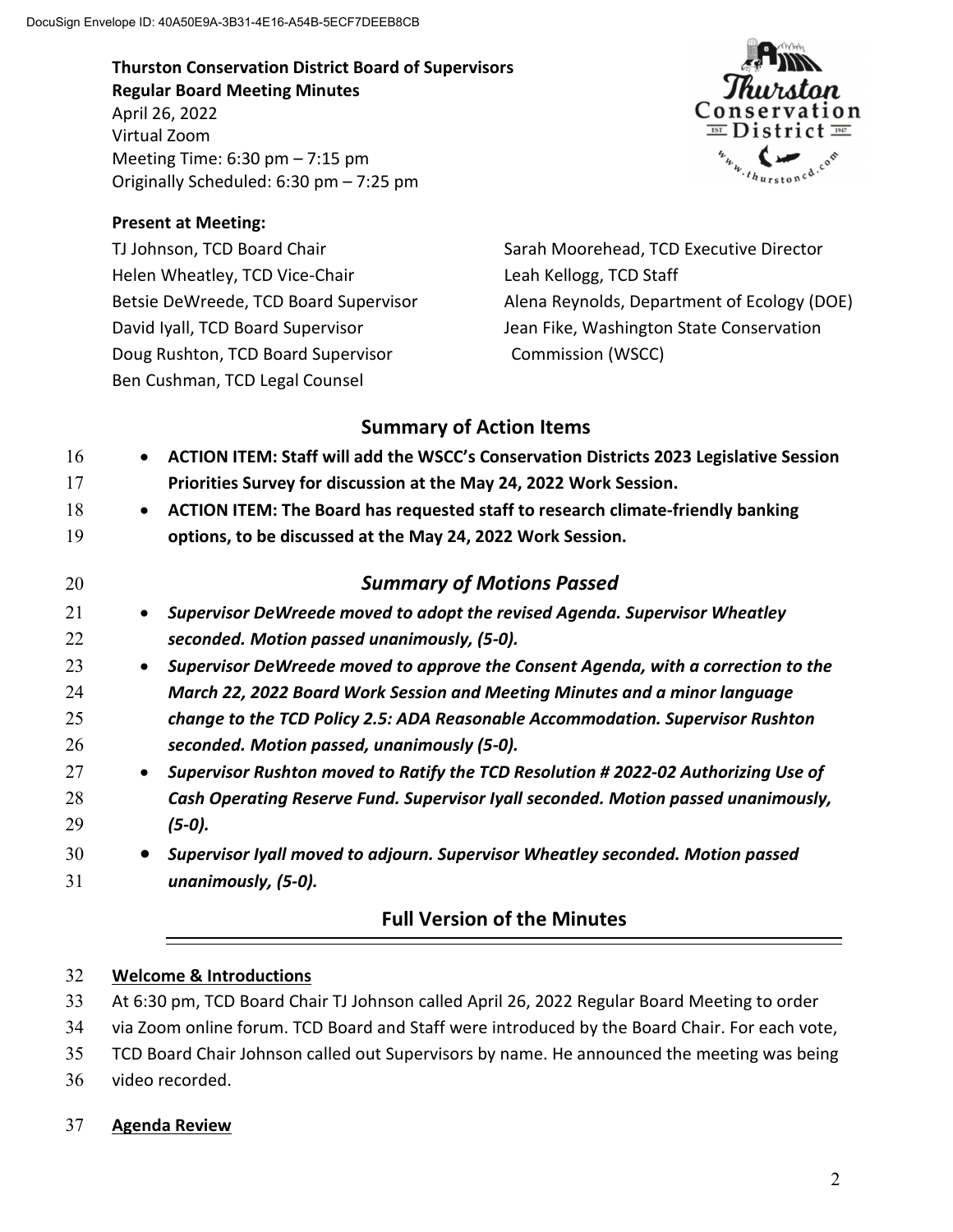- Two Items were added to the Agenda under Item 6-Governance:
- $39 \qquad \qquad \circ \qquad 6.B \text{Climate Banking Options}$
- o 6.C 2019-2020 Accountability Audit

*Supervisor DeWreede moved to adopt the revised Agenda. Supervisor Wheatley seconded. Motion passed unanimously, (5-0).* 

## **Consent Agenda**

- March 22, 2022 Board Work Session & Meeting Minutes
- April 2022 Financial Report
- WSCC Addendum: ASRP Regional Implementation Team
- **•** Partners for Fish and Wildlife Program: Restoring South Sound Prairies
- **•** TCD Policy 2.5: ADA Reasonable Accommodation
- 49 TCD Policy 3.1.2: District Internships
- *Supervisor DeWreede moved to approve the Consent Agenda, with a correction to the March*
- *22, 2022 Board Work Session and Meeting Minutes and a minor language change to the TCD*
- *Policy 2.5: ADA Reasonable Accommodation. Supervisor Rushton seconded. Motion passed,*
- *unanimously (5-0).*
- **Public Comment**
- No members of the public gave comments.

| 56 | <b>Partner Reports</b>                                                                    |
|----|-------------------------------------------------------------------------------------------|
| 57 | A. Natural Resources Conservation Service (NRCS) Update                                   |
| 58 | No Report or update was provided.<br>$\bullet$                                            |
| 59 | B. Department of Ecology (DOE) Update, Alena Reynolds                                     |
| 60 | Alena Reynolds was present; she provided an update.<br>$\bullet$                          |
| 61 | C. Washington State Conservation Commission (WSCC) Update, Jean Fike                      |
| 62 | Jean Fike was present; she provided an update.<br>$\bullet$                               |
|    |                                                                                           |
| 63 | ACTION ITEM: Staff will add the WSCC's Conservation Districts 2023 Legislative Session    |
| 64 | Priorities Survey for discussion at the May 24, 2022 Work Session.                        |
| 65 | D. Washington Association of Conservation Districts (WACD) Update, TCD Supervisor and     |
| 66 | <b>WACD Board Member Rushton</b>                                                          |
| 67 | A written update was provided in the Board Packet.<br>$\bullet$                           |
| 68 | WACD will no longer host Board Members' email address domains. TCD staff and<br>$\bullet$ |
| 69 | the WACD are planning to transfer Supervisor's current email information to the           |
| 70 | new TCD hosted domain.                                                                    |
| 71 | E. National Association of Conservation Districts (NACD) Update, TCD Supervisor and NACD  |
| 72 | <b>Board Member Rushton</b>                                                               |
|    |                                                                                           |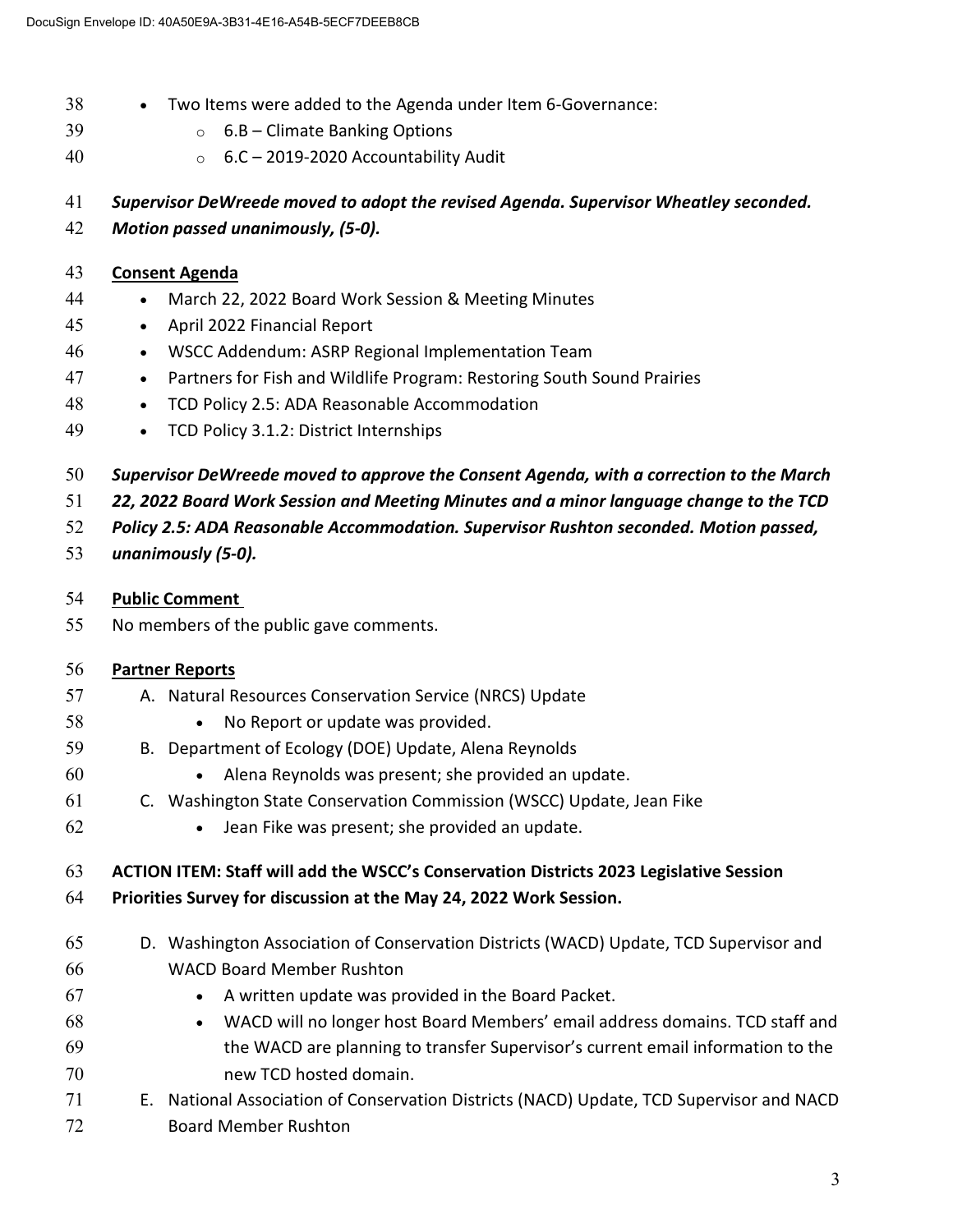**A** written update was provided in the Board Packet.

### **Governance**

- A. Ratifying TCD Resolution # 2022-02 Authorizing Use of Cash Operating Reserve Fund
- The April 7, 2022 Special Board Meeting website announcement had an error and was not in compliance with the Open Public Meeting Act (OPMA). All actions taken at the Special Meeting were not valid including the *TCD Resolution # 2022- 02 Authorizing Use of Cash Operating Reserve Fund.*
- *Supervisor Rushton moved to ratify the TCD Resolution # 2022-02 Authorizing Use of Cash*
- *Operating. Supervisor Iyall seconded. Motion passed unanimously, (5-0).*
- B. Climate Friendly Banking Options

## **ACTION ITEM: The Board has requested staff to research climate-friendly banking options, to be discussed at the May 24, 2022 Work Session.**

- C. 2019-2020 Accountability Audit
- **Washington State Auditor's Office has completed TCD's 2019-2020 audit. It was** well-received by the auditors, stating "TCD has robust policies and secure processes to ensure accountability of public funding". The next audit will take **place in the fall of 2023.**
- D. WADE Conference June 13 -15, 2022
- Washington Association of District Employees (WADE) Training Conference will be held in Leavenworth, WA on June 13-15, 2022. TCD Staff and Supervisors are encouraged to register and attend.
- E. NACD Summer Meeting
- NACD Summer Meeting will take place July 15-18, 2022, in Puerto Rico. Supervisor Rushton will be in attendance.
- F. May 2022 Work Session Topic List & Meeting Agenda Development.

## **Work Session •** Topic List Review 100 • Staff Presentation: American Farmland Trust – Land Equity & Access, Nora Carman-White 102 • Minutes Review & Revision **b** o April 26, 2022 Board Work Session & Meeting Minutes **Conservation and Education Center Development** 105 • WSCC 2023-2025 Budget Survey 106 • Climate Friendly Banking Options, Susan Shelton **• Covid-19 Health Update, Sarah Moorehead** 108 • Important Updates & Announcements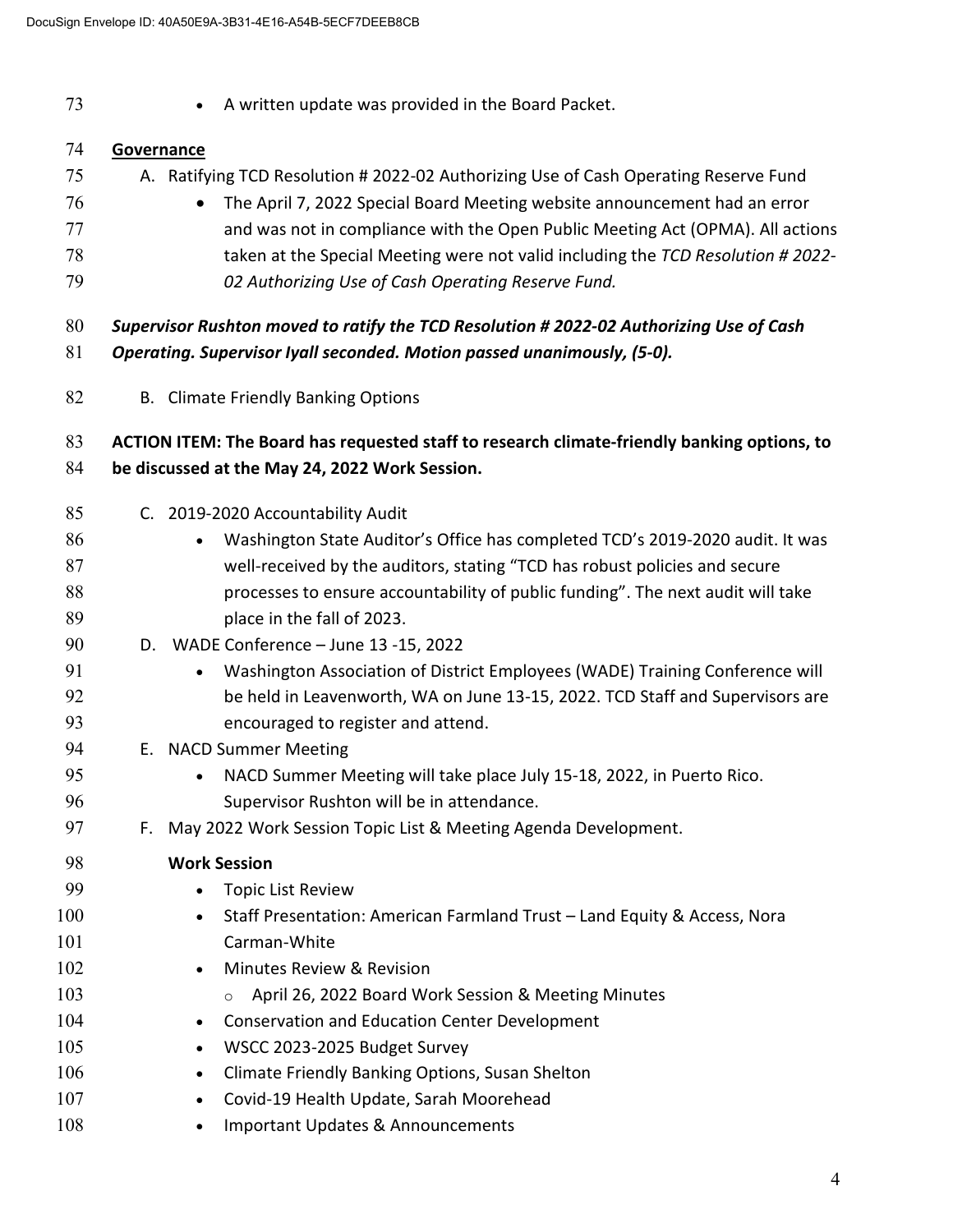| 109 | <b>Board of Supervisors</b><br>$\circ$                                                             |  |  |
|-----|----------------------------------------------------------------------------------------------------|--|--|
| 110 | <b>Executive Director</b><br>$\circ$                                                               |  |  |
| 111 | <b>Board Meeting Agenda</b>                                                                        |  |  |
| 112 | Agenda Review<br>$\bullet$                                                                         |  |  |
| 113 | Consent Agenda<br>$\bullet$                                                                        |  |  |
| 114 | April 26, 2022 Board Work Session & Meeting Minutes<br>$\circ$                                     |  |  |
| 115 | May 2022 Financial Report<br>$\circ$                                                               |  |  |
| 116 | <b>Public Comment</b><br>$\bullet$                                                                 |  |  |
| 117 | Partner Reports (if present)<br>$\bullet$                                                          |  |  |
| 118 | <b>Natural Resources Conservation Service</b><br>$\circ$                                           |  |  |
| 119 | Washington State Department of Ecology<br>$\circ$                                                  |  |  |
| 120 | <b>Washington State Conservation Commission</b><br>$\circ$                                         |  |  |
| 121 | Washington Association of Conservation Districts<br>$\circ$                                        |  |  |
| 122 | <b>National Association of Conservation Districts</b><br>$\circ$                                   |  |  |
| 123 | Governance<br>$\bullet$                                                                            |  |  |
| 124 | <b>TCD Board Officer Elections</b><br>$\circ$                                                      |  |  |
| 125 | TCD Board Representation on Community Groups/Councils<br>$\circ$                                   |  |  |
| 126 | June 2022 Work Session Topic List & Meeting Agenda Development<br>$\circ$                          |  |  |
| 127 | <b>Executive Session: To discuss potential litigation with legal counsel.</b>                      |  |  |
| 128 | In attendance: TCD Board Members, TCD Legal Counsel Ben Cushman, and Executive Director            |  |  |
| 129 | Moorehead                                                                                          |  |  |
|     |                                                                                                    |  |  |
| 130 | RCW 42.30.110 (i) To discuss with legal counsel representing the agency matters relating to        |  |  |
| 131 | agency enforcement actions, or to discuss with legal counsel representing the agency litigation    |  |  |
| 132 | or potential litigation to which the agency, the governing body, or a member acting in an official |  |  |
| 133 | capacity is, or is likely to become, a party when public knowledge regarding the discussion is     |  |  |
| 134 | likely to result in an adverse legal or financial consequence to the agency.                       |  |  |
| 135 | Executive Session opened at 7:05 pm, to last no more than 10 minutes, and concluded at 7:12        |  |  |
| 136 | pm.                                                                                                |  |  |
|     |                                                                                                    |  |  |
| 137 | <b>Executive Session Report Out:</b>                                                               |  |  |
| 138 | No action was taken.                                                                               |  |  |
|     |                                                                                                    |  |  |
| 139 | Supervisor Iyall moved to adjourn. Supervisor Wheatley seconded. Motion passed                     |  |  |
| 140 | unanimously, (5-0).                                                                                |  |  |

- **Adjourn 7:15 pm**
- Respectfully,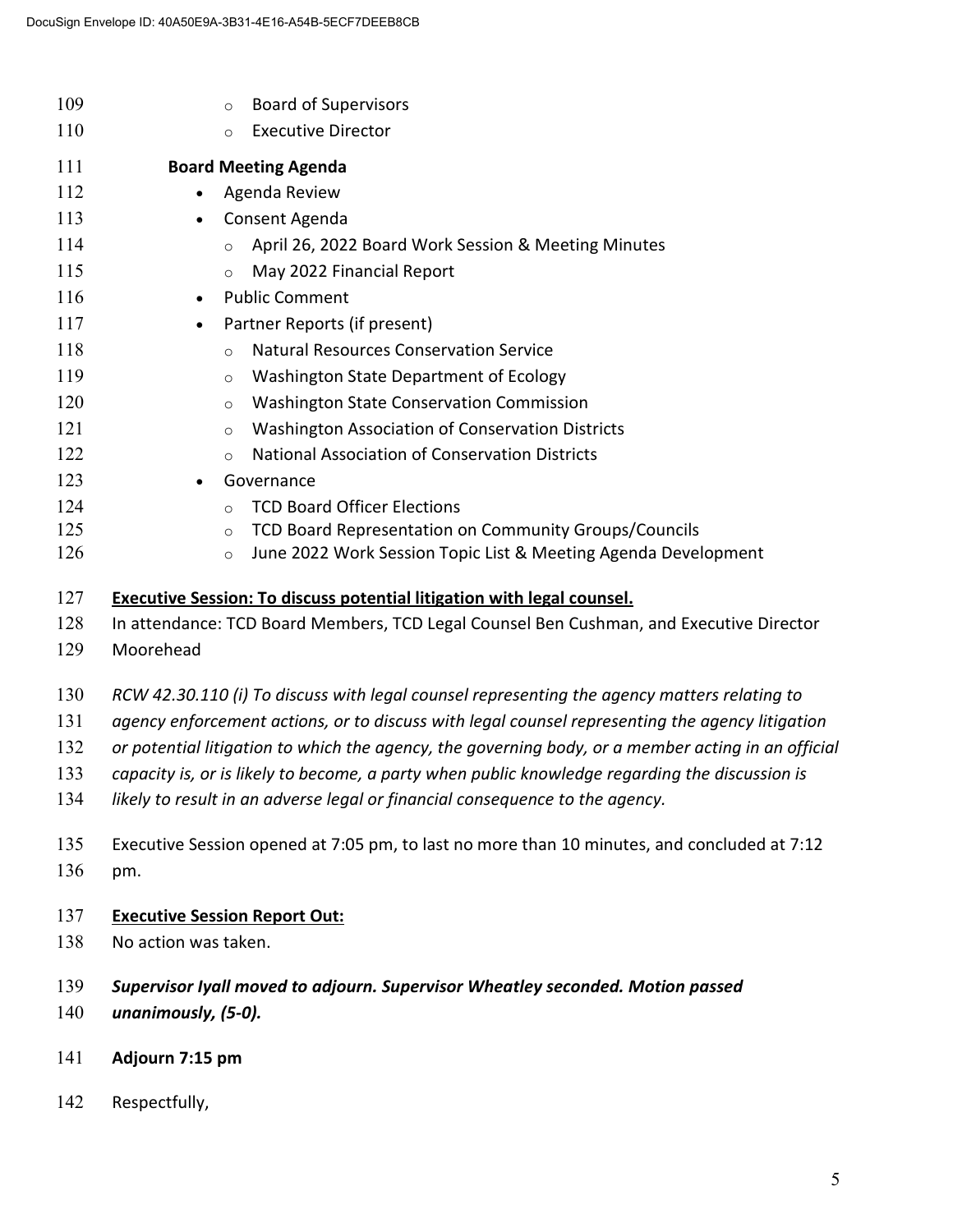-DocuSigned by: TJ Johnson X

TJ Johnson **TCD Board Chair** 

143